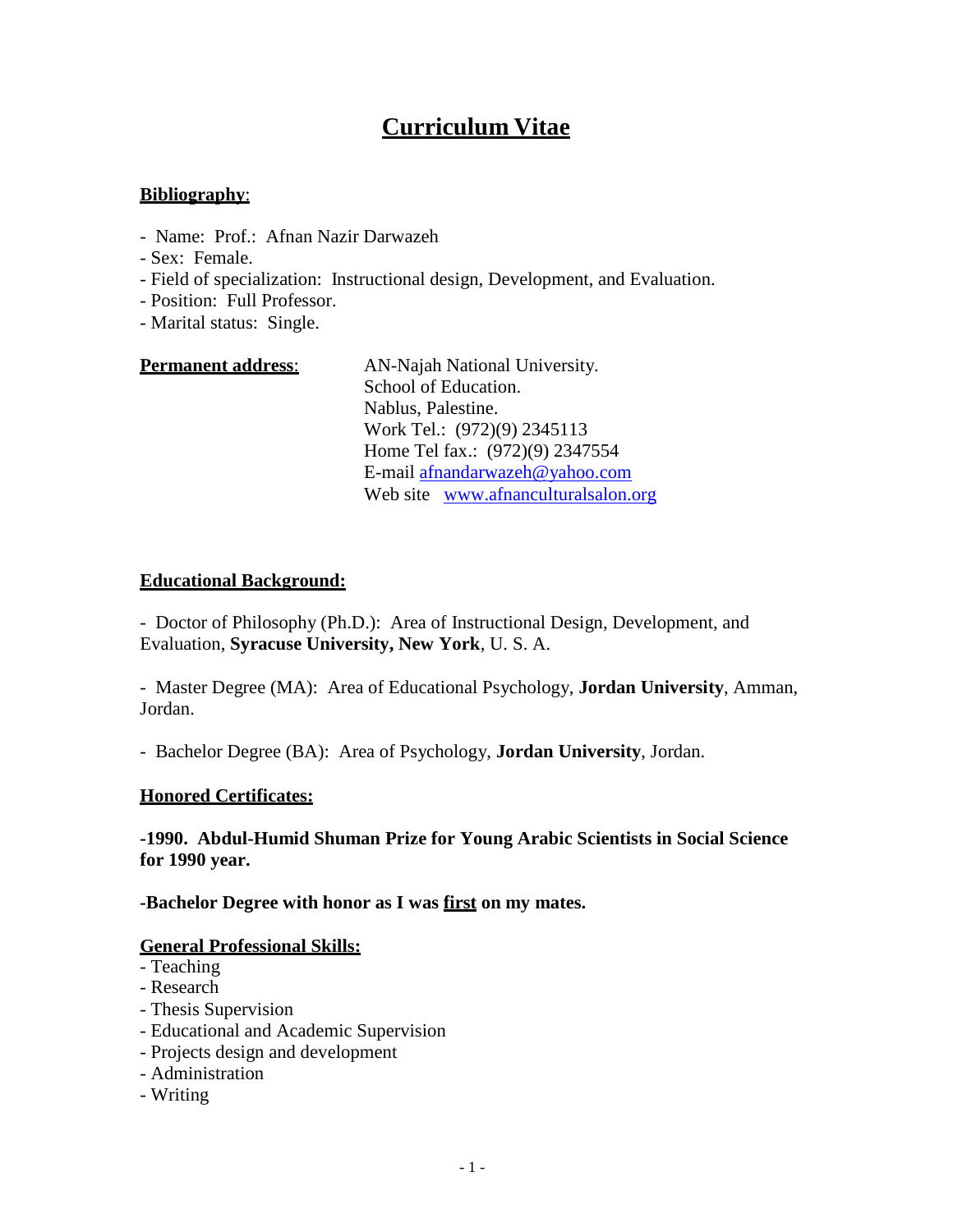# **Professional Positions:**

-Elementary government school teacher, Amman, Jordan.

- Instructor at Teacher Training Center, UNRWA, Amman, Jordan.

- Research Assistant at Instructional Design Department (IDD&E). Syracuse University, New York, USA.

- Assistant Professor at AN-Najah National University, School of Education, Nablus, Palestine.

- Visiting Professor at (IDD&E) Department at Syracuse University, Syracuse, New York.

- Associate Professor at AN-Najah National University, School of Education, Nablus, Palestine.

- Visiting Fulbright Scholar at Instructional Design Department, School of Education, University of North Carolina at Wilmington, NC, and the University of Georgia at Athens, GA.

**- Dean of Scientific Research and Graduate Studies** at An-Najah National University.

**- Director of Planning and Development Affairs** at An-Najah National University.

- **President assistant** at Al-quds University – Abu dees- Jerusalem

- At present: Full Professor at An-Najah National University, Methods of Teaching and Graduate Studies Department. School of Education.

#### **Courses taught at Graduate level:**

- Seminar on Curriculum Design and Development.
- Seminar on Curriculum Theories.
- Seminar on Curriculum Evaluation.
- Seminar on Curriculum Analysis.
- Seminar on Theories of Teaching.
- Seminar on Educational Psychology.
- Seminar on Measurement & Evaluation.
- Seminar on Educational Technology.
- Seminar on Experimental and Statistical Designs.
- Seminar on Practicum in Education.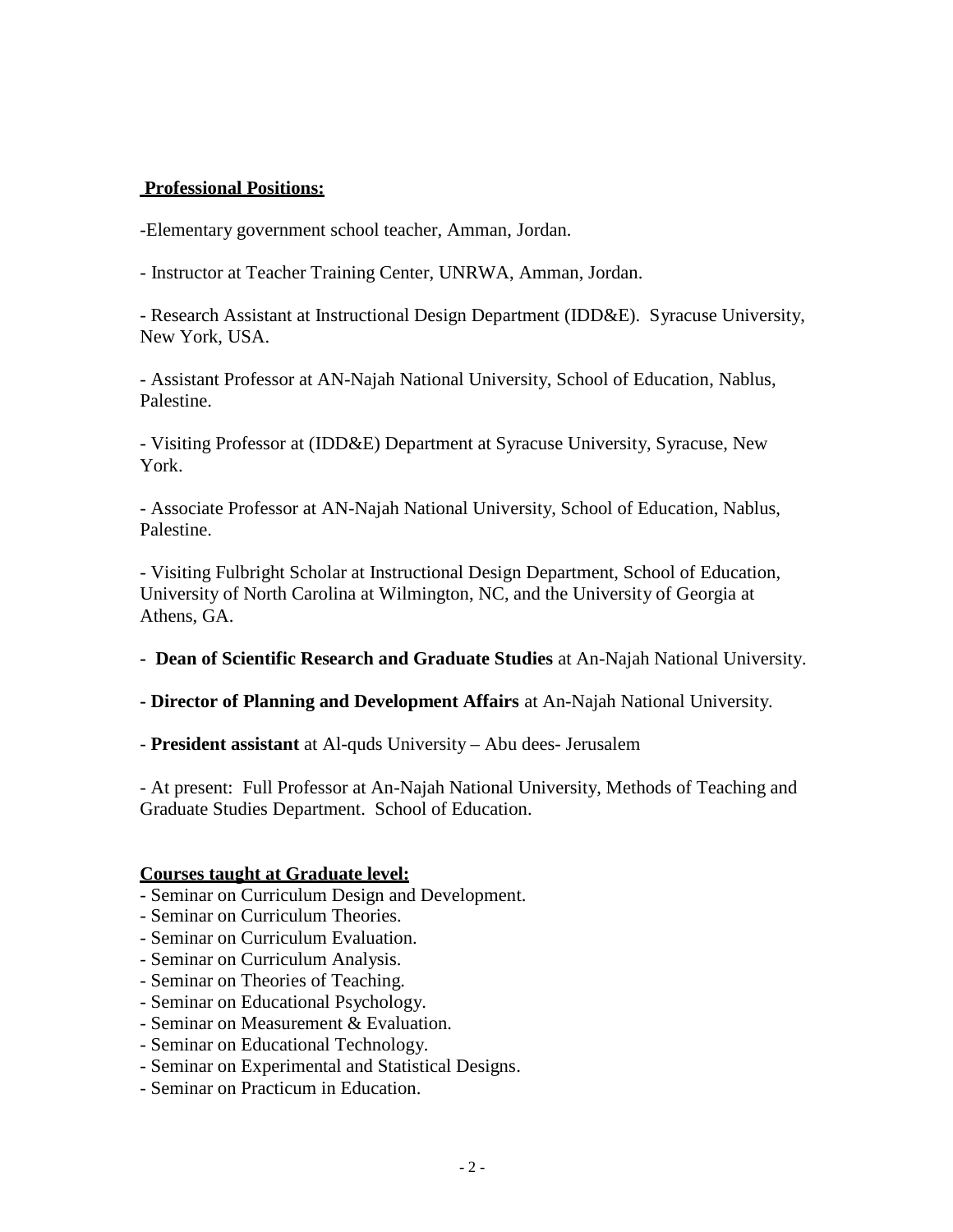- Seminar on Research in Education.
- Seminar on how to conduct Thesis and Research.
- Seminar on Philosophy of Education.
- Seminar on Educational Planning.
- Seminar on Learning strategies.

# **Courses taught at Undergraduate level:**

- Instructional Design.
- Educational Psychology.
- School Evaluation.
- Research in Education.
- Educational & Psychology Texts in English Language.
- Introduction to Curriculum.
- Teaching Skills

# **MA. Thesis Supervision:**

#### **Thesis Title:**

- Educational supervision at the West Bank's high school from supervisors and teachers' point of view. **(Chair person**). Defended in 1985.
- The reality of the Kindergarten schools in Nablus city at the West-Bank: A descriptive and evaluative study. (**Committee members**). Defended in 1986.
- To what extent the principals of elementary schools in "Tool-Karm" district in the West Bank practice their role: the administrative and technical role, as it's seen from the principals and teachers' point of view. **(Chair person**). Defended in 1988.
- To what extent that the Palestinian Universities faculty members practice their academic role? (**Chair Person**). Defended in 1995.
- The effect of type and level of questions on students' academic achievements. (**Chair Person**). Defended in 1997 ( **In English Language** ).
- To what extent do the Banks personnel in West Bank of Palestine face the job stress? **(Chair Person**). Defended in 1999.
- To what extent do high school teachers of the North district of Palestine practice the systematic design of instruction in their teaching? (**Chair Person**). Defended 2001.
- To what extent the Arabic curriculum for twelfth grade at public schools in north districts of Palestine is effective as evaluated by Arabic teachers and supervisors. An Analytical study of Arabic Curriculum for twelfth grade at Palestinian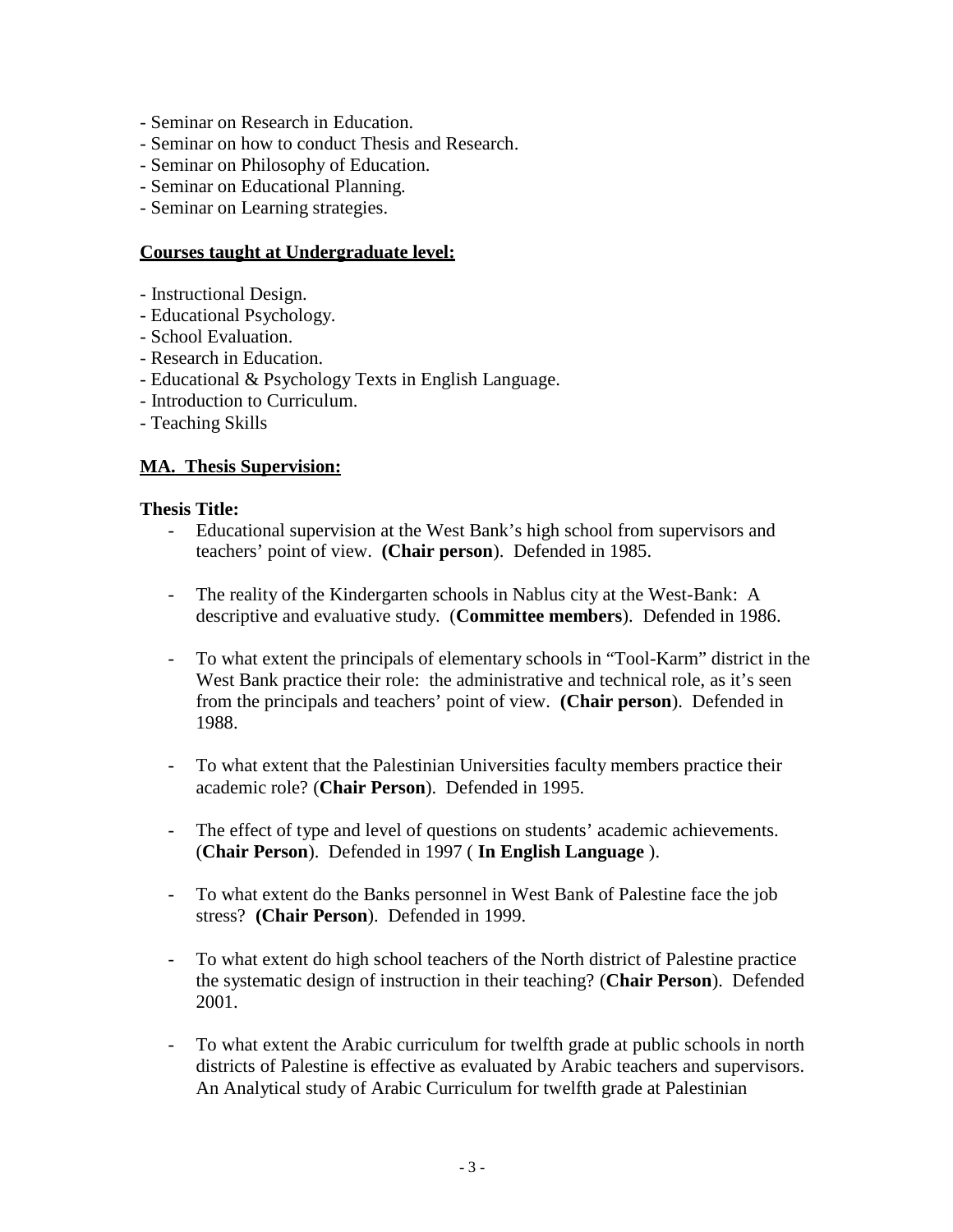schools. (**Chair Person**). Defended 2001.

- To what extent is the "Science curriculum" for primary stages at government schools in north districts of Palestine effective as evaluated by science teachers and supervisors? (**Chair Person**). Defended in 2006.
- Learning by the cooperation and competition methods and their effects on students' achievement in Mathematics both at the fifth and eleven grades, and their attitudes towards each method **(Chair Person** ). Defended 2008

# **Ph. D Thesis Supervision:**

- The effect of music education on students' attitudes and academic achievements **( Chair person** ). Defended in Feb. 26, 2005.

# **University Committee Membership:**

- **Member** of the Scientific Research Committee at An-Najah National University.

- **Member** of Higher Guidance Committee for final examination process.

- **Member** of the Editorial board of An-Najah National University Journal for research.

- **Chief Editor** of An-Najah National University Journal for Research in Humanities.

- **Chief Editor** of An-Najah National University Journal for Research in Applied Sciences.

- **Member** of several Conferences Committee at An-Najah National University.

- **Member** of the Promotion Committee at An-Najah Nation University.

- **Chief** of the Planning and Development committee of An-Najah University.

- **Chief** of the conference committee titled "Instructional Process in the Internet Age" held at An-Najah University. Nablus

- **Chief** of the conference titled "Teaching Learning process in Palestine: Future vision" held at Al-Quds University. Nablus.

- **Chief** of the symposium titled "Educational Issues" held at Afnan Cultural Salon. Nablus.

- **Chief** of the symposium titled "The Instructional Process in (21<sup>st</sup>) Century" held at Afnan Cultural Salon. Nablus.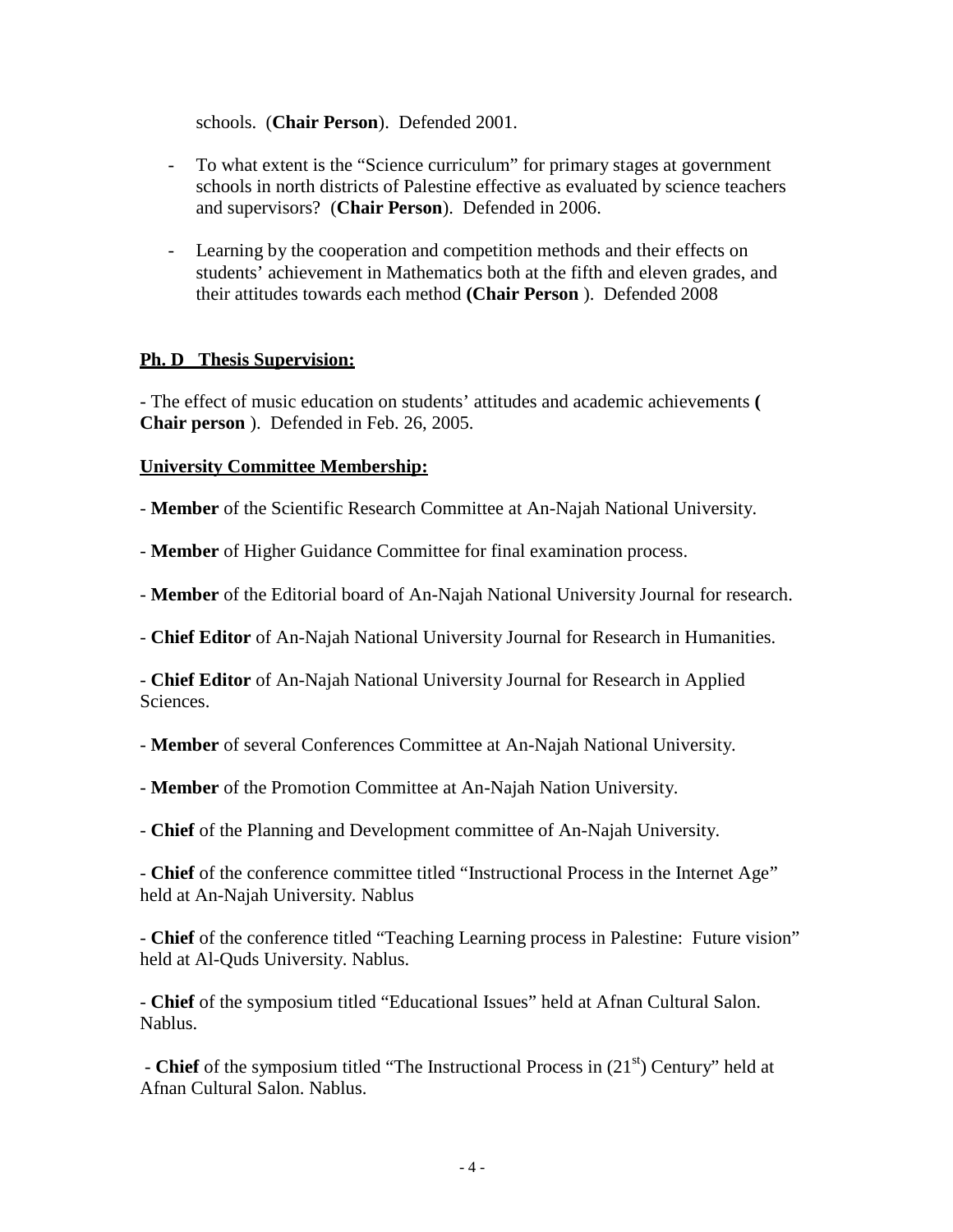**- Chief** of the Committee for Establishing School of Education at Al-Quds University. Jerusalem

- **Member** of the consultation board of Jordan Journal of Educational Sciences**.** Amman, Jordan.

**- Member of the American Association for Educational Communications and Technology (AECT).**

# **Participation in International Conferences in Education (Presenter):**

-

- The American Educational Research Association (AERA). **(New York**, NY, March, 19-23, 1982).

- The American Association for Educational Communications & Technology (AECT). (**Texas, Dallas**, Jan, 31-Feb., 5, 1989).

- The American Association for Educational Communications & Technology (AECT). ( **Florida, Orlan**do, Feb., 13-17, 1991).

- The American Association for Educational Communications & Technology (AECT). (**Washington, D. C.**, Washington, Feb., 5-9, 1992).

- The American Association for Educational Communications & Technology (AECT). **(New Orleans, Louisiana**, Jan., 13-18, 1993).

- The American Association for Educational Communications & Technology (AECT). **(Nashville Tennessee**, Feb., 16-20, 1994).

- The American Association for Education Communications & Technology (AECT). ( **Anaheim, California**, Feb., 8-12, 1995).

- The American Association for Educational Communications & Technology (AECT). ( **St. Louis, Missouri**, Feb., 18-22, 1998).

- Building Bridges through Technology and Distance Education ( **Fort-Lauderdale, Florida,** June 10-12, 1999).

- Rights to Education**" (Jerusalem, January 8-9, 2008) Participation in several Arabic conferences which held in Palestine and Jordan.**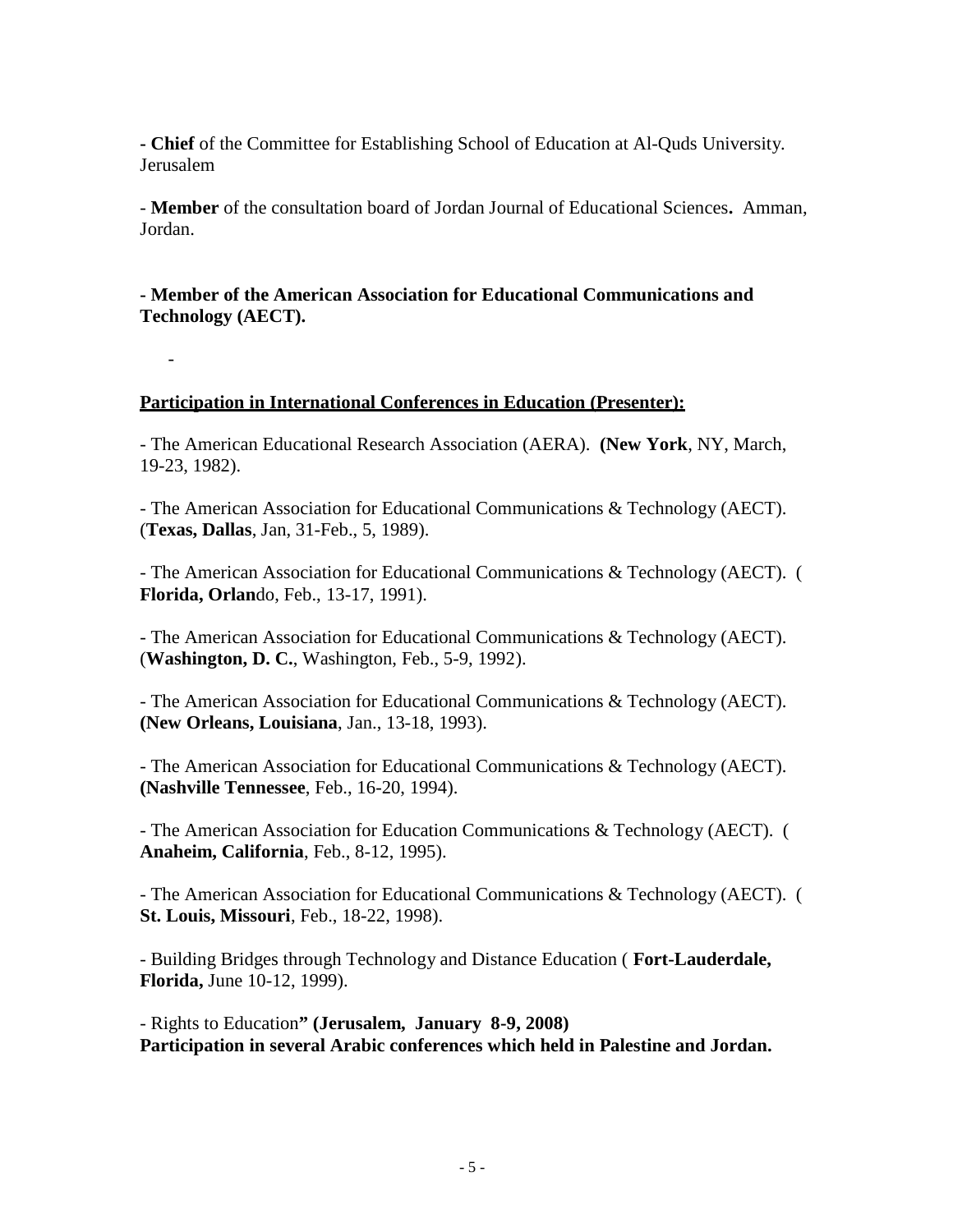# **- Activities in serving local society**:

- Giving many presentations and lectures at the society schools, organizations, Local TVs, and Universities.

- Attending several conferences and seminars locally and internationally.

- Writing more than four hundred articles in local newspapers on educational, psychological, literature, and social issues.

- Opening "Dr. Afnan Darwazeh cultural Saloon" ( www.afnanculturalsalon.org ) at my house for the sophisticated and articulated people in my city and society.

# **Published Articles:**

Darwazeh, A. N. (1978). Prediction of academic achievement at Jordan University from prior academic University factors. Unpublished Master Thesis. University of Jordan, college of Education, Amman, Jordan.

Darwazeh, A. N. (1979). Children's right to learn. Institutes of education. UNRWA/UNESCO assignment. (August), 1-46. Amman Jordan.

Darwazeh, A. N. (1983). Student-Generated vs. Teacher-Generated adjunct questions: Their effects on remember – and application – level learning, (Doctoral Dissertation, 1982), Syracuse University, New York. Dissertation Abstract International, 43(7), 2281- A. USA. **In English language**.

Darwazeh, A. N. & Reigeluth, C. M. (1982). Type and position of adjunct questions: Their effects on memory and application. IDD&E Working Paper NO. 7. Syracuse University, New York. ERIC Documents, ED No. 288517. **In English language**.

Reigeluth, C. M., & Darwazeh, A. N. (1982). The elaboration theory's procedure for designing instruction: A conceptual approach. Journal of Instructional Development, 5(3), 22-32. USA. **In English language**.

Darwazeh, A. N. (1984). The elaboration theory for designing instruction. An-Najah Journal for Research, (2), 113-130. Nablus, West-Bank, Palestine.

Darwazeh, A. N. (1984). The effect of the type and position of adjunct questions on three levels of learning: Remember, application, and discovery. Research and Document Center at An-Najah National University, Nablus, West-Bank, Palestine.

Darwazeh, A. N. (1986). Review of experimental studies on adjunct questions. Arabic Universities Union Journal, (21), 117-138. Amman, Jordan.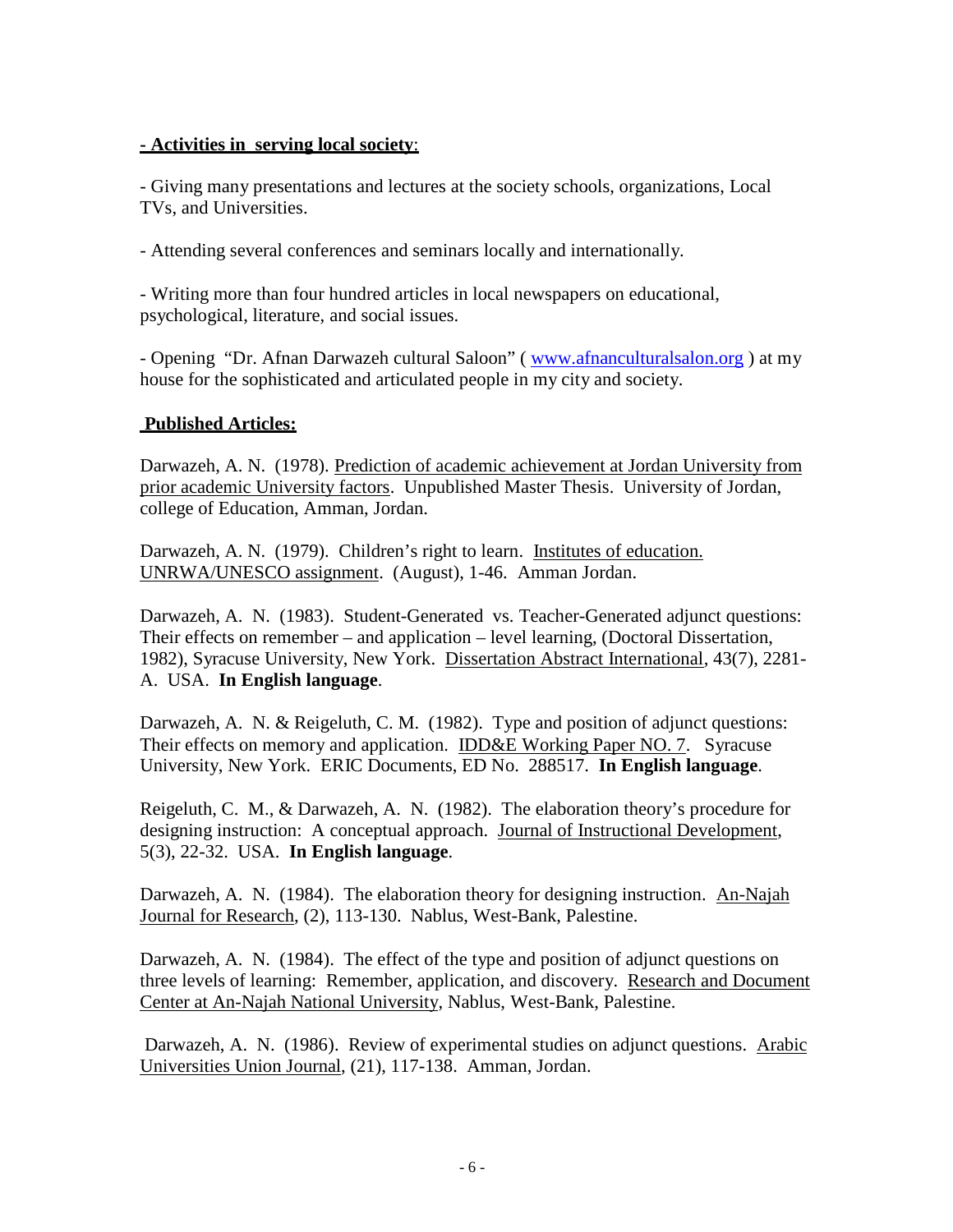Darwazeh, A. N. (1986). The nature of teaching system of Open University. Arabic Universities Union Journal: A Special volume (1), 109-124. Amman, Jordan.

Darwazeh, A. N. (1986). Instructional quality profile: A curriculum evaluation and design tool. An-Najah Journal for Research, (3), 59-94, Nablus, West-Bank, Palestine.

Darwazeh, A. N. (1988). Models of syllabus organization. Damascus University Journal in Humanities, (13), 21-58. Damascus, Syria.

Darwazeh, A. N. (1988). Problems facing instruction at graduate levels and how to face them. Paper presented at the conference of Teachers Union in the occupied territories titled: The present situation and its effect on the future of education. (Jerusalem, Ambassador Hotel, 5/5/1988).

Darwazeh, A. N. (1988). The effect of advance organizer on remember and application levels of learning. The Arabic Journal for Higher Instructional Research, (8), 3-44. Damascus, Syria.

Darwazeh, A. N. (1988). The relationship between the locus of control and students' achievement, sex, and specialization at An-Najah University. Tunisia Journal for Research. Nahj Baja, Tunis.

Darwazeh, A. N. (1988). Procedures for content analysis: The theory and practice. Teacher- Student Journal, (1), 50-63. UNRWA/UNISCO: Beirut. Lebanon.

Darwazeh, A. N. (1991). Cognitive strategy activators as instructional aids for improving student's learning process. B ethl ehem Universit y's J ournal , (10), 41-77. Bethlehem, West-Bank, Palestine.

Darwazeh, A. N. & Branch, R. C. (1991). The influence of instructional designer competencies on teacher planning routine. Paper Presented at the Annual Meeting of the American Association for Educational Communications and Technology. (Florida – Orlando, Feb. 13-17, 1991). In English.

Darwazeh, A. N. (1992). Instructional technology: It's nature, domains, and role in developing learning and instructional processes. T a' Arib J ournal , (3), 75-89. Damascus, Syria.

Branch, R. C., Darwazeh, A. N. & El-Hindi, A. E. (1992). Instructional designer practices and teacher planning routines. Proceeding Paper Presented at the Annual Meeting of the American association for Educational Communications and Technology. ( Washington: Washington, D. C, Feb. 5-9, 1992). ERIC Documents: ED No. 347- 976. **In English language**.

Darwazeh, A. N. (1992-1993). Summaries of experimental studies of embedded vs. generative cognitive strategy activators: Two proposed instructional models are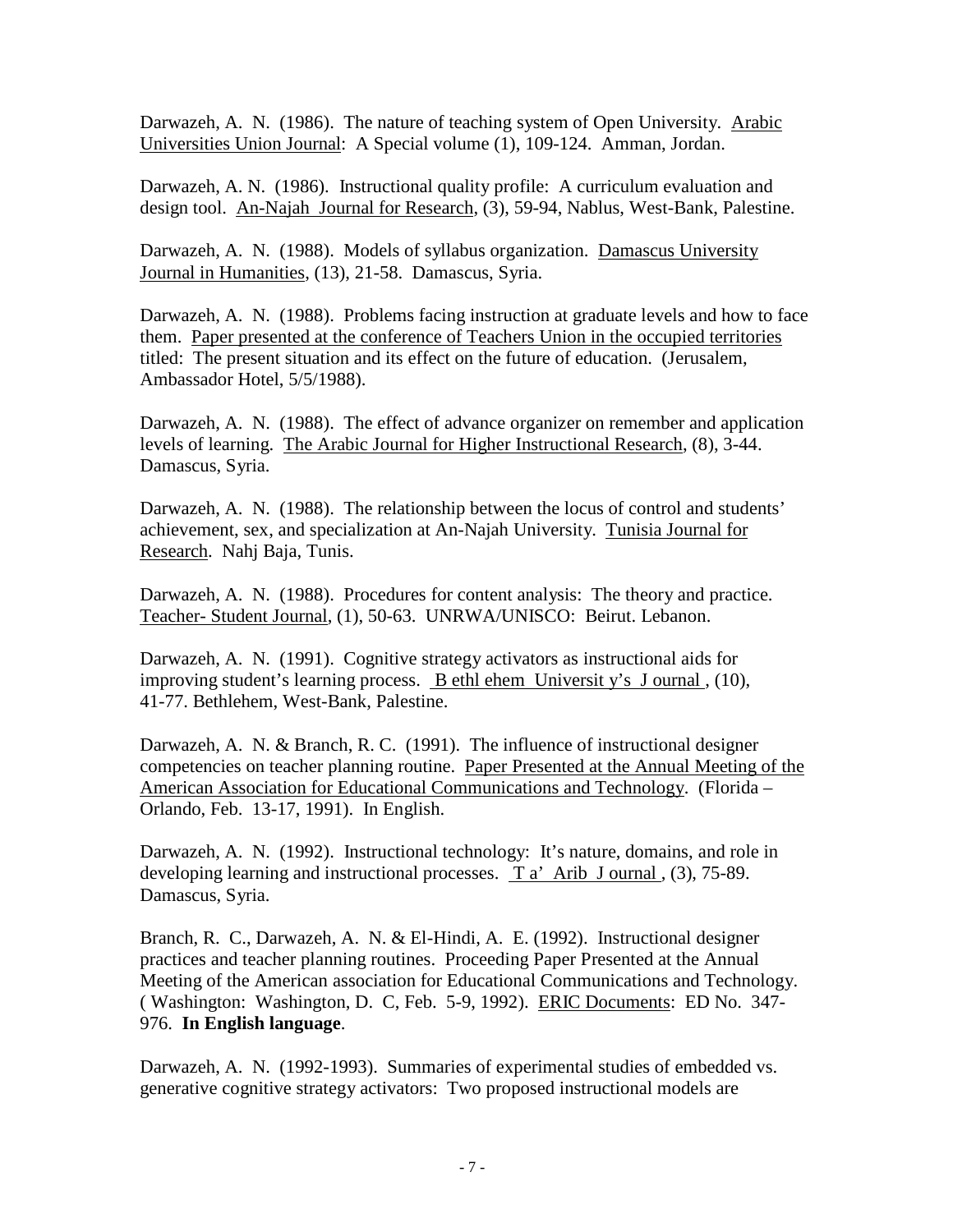submitted to experimentation. Bethlehem University Journal,  $(11+12)$ , 29-58. Bethlehem, West-Bank, Palestine.

Darwazeh, A. N. (1993). The teacher's locus of control and it's relation with their students' achievement. An-Najah Journal for Research, (7), 7-45. Nablus, West-Bank, Palestine.

Darwazeh, A. N. & Abu Amshah, A. M. (1993). Learning by conventional versus open methods of teaching when using an introductory Arabic course at a freshmen college level. Arabic Universities Union Journal. (28), 153-195, Amman, Jordan.

Darwazeh, A. N. (1993). The effects of Using Reigeluth's elaboration theory versus Gagne's hierarchical approach and the random order for sequencing instruction on remember and application levels of learning. Journal of King Saudi University: Educational Sciences & Islamic Studies, 2 (5), 463-494.

Darwazeh, A. N. (1994). Embedded versus specified and unspecified generative cognitive strategies: Their effects on memory and comprehension levels of learning. An- Najah University Journal for Research, (8), 296-338. Nablus, West-Bank, Palestine.

Darwazeh, A. N. (1994). Under what conditions are embedded versus generative cognitive strategy activators effective. Two prescriptive models for designing instruction. A Proceeding Paper presented at the Annual Meeting of the American Association for Educational Communications and Technology. TN: Nashville (Feb., 16- 20, 1994). ERIC Document: ED No. 373-767. **In English language**.

Darwazeh, A. N. (1994). Learner-control versus program-control over cognitive strategies and sequence type: Their effects on memory and application levels of learning. The Islamic University Journal, 1(2), 33-81. Gaza, Palestine.

Darwazeh, A. N. (1994). From behaviorism to cognition: A shift to enhance learning and instruction in the 21 century. Ta 'Arib J ournal, (8), 117-150. Damascus, Syria.

Darwazeh, A. N. (1994). Female's literacy in West-Bank. A Proceeding Paper presented at the third Annual Conference of the Center for Applied Research in Education titled: Role of Education in Promoting Democracy, (Jerusalem, Palestine, 18- 20th, July, 1994).

Darwazeh, A. N. (1994). The effect of training in instructional design on teachers and students' performance. Psychological and Educational Measurement and Evaluation Journal, (3), 93-134. Gaza, Palestine.

Darwazeh, A. N. (1994). Instructional Design: Theory and Measurement. Psychological and Educational Measurement and Evaluation Journal, 4, 278-312, Gaza, Palestine.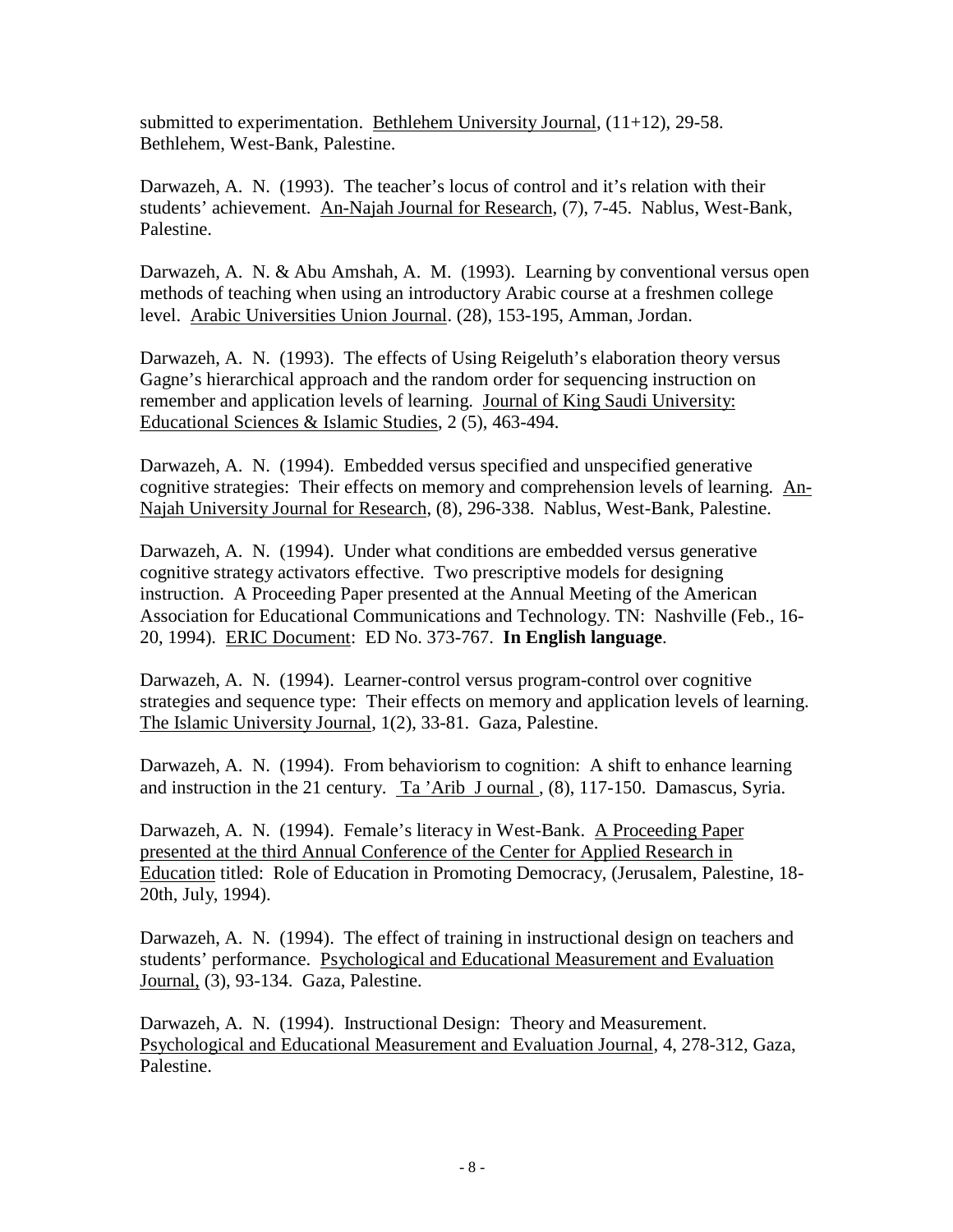Darwazeh, A. N. (1995). The effect of training in instructional design on teachers' performance and their students' academic achievement. A proceeding Paper Presented at the Annual Meeting of the American Association for Educational Communications and Technology. (Californian, Anaheim, Feb. 8-12, 1995). ERIC Document: ED No. 383-293. **In English language**.

Darwazeh, A. N. (1995). The effect of promoting meta-Cognitive strategies on memory and comprehension levels of learning. An-Najah University Journal for Research, (9), 402-428. Nablus, Palestine.

Darwazeh, A. N. (1995). The importance of survey studies. Proceeding Paper Presented at the conference of the Center of Palestinian Research and Studies. ( Nablus, Palestine, Nov.. 28-29, 1995).

Darwazeh, A. N. (1996). To what extent does the Palestinian teacher practice the systematic planning of instruction? Al-Azhar University Journal for Humanities, 1(1), 200-233. Gaza, Palestine.

Darwazeh, A. N. (1996). Raising the quality and efficiency of teaching, learning, and training at Palestinian higher education instructions. Paper presented at the Instructional Conference Higher Education in the Context of an Independent Palestinian State. An- Najah National University, (7-9, November, 1996), Nablus, Palestine. **In English language**.

Darwazeh, A. N. (1996). Obstacles confronting the Palestinian Instructional System today. Paper presented at the School Instruction Conference on Palestinian Studies: Palestinian Education: Historical, Contemporary Status and Future Possibilities. (Dec. 13-15, 1996). Birzeit University and Gaza Cultural Group. Palestine.

Darwazeh, A. N. (1996). Enhancing teachers' performance through practicing the instructional designer competencies. Paper presented at the 43rd World Assembly Conference of the International Council On Education For Teaching (ICET), (Dec. 16-21, 1996). Amman, Jordan. Published in The International Yearbook On Teacher Education 1966 Proceedings, (11), 413-420. **In English language**

Darwazeh, A. N. (1996). How can teachers activate students' cognitive strategies by using adjunct questions: A prescriptive model for improving teaching and learning. Paper presented at the 43rd World Assembly Conference of the International Council on Education for Teaching (ICET), (Dec. 16-21, 1996). Amman, Jordan. Published in the International Yearbook On Teacher Education 1966 Proceedings, (11). 395-411 - 420. **In English language**.

Darwazeh, A. N. (1996). Conditions affecting embedded versus generative cognitive strategy activators: A cross cultural study. Bethlehem University Journal, (15), 57-83. West-Bank, Palestine. **In English language**.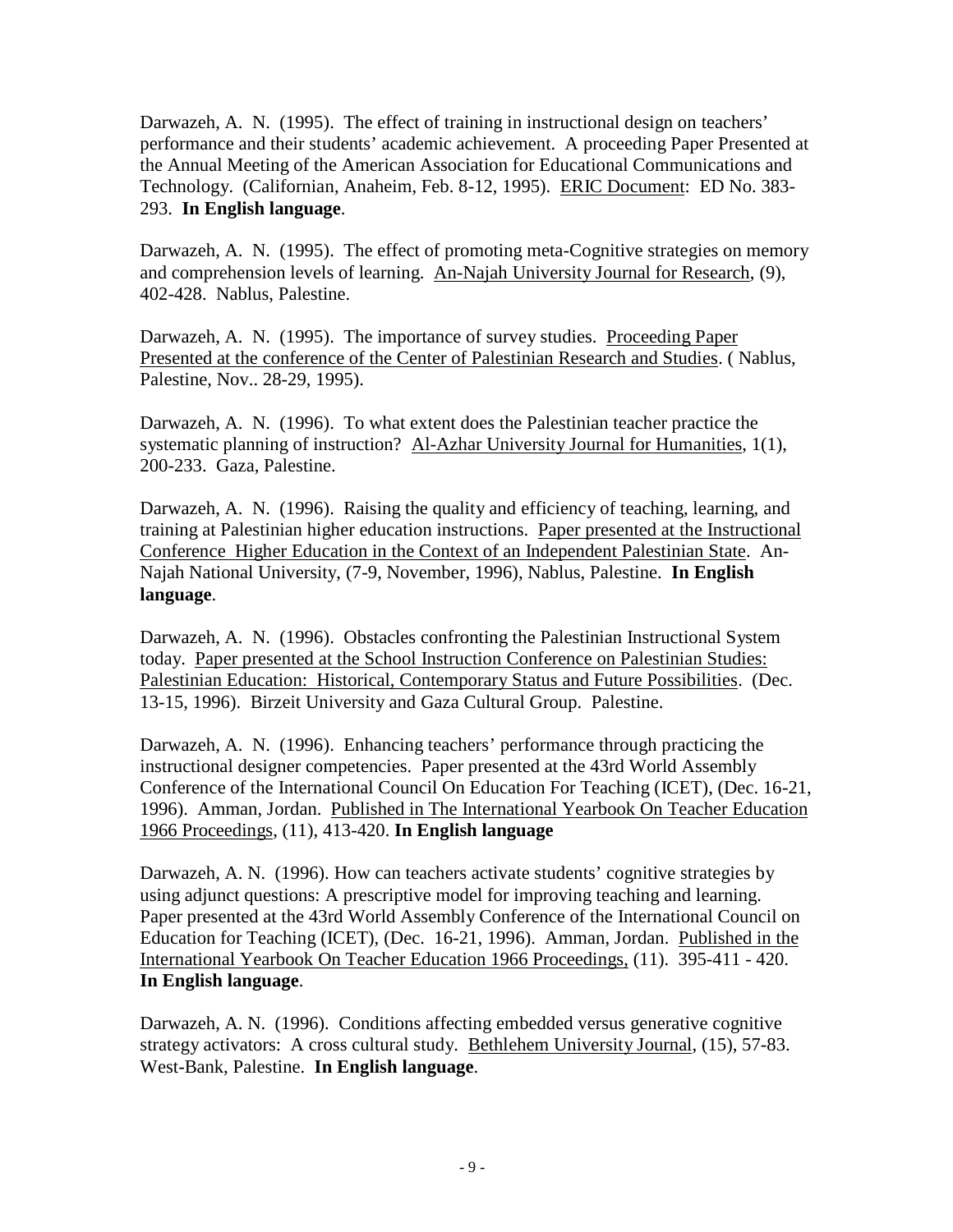Darwazeh, A. N. & Abdel Aziz, Ahmad. (1997). The relationship between locus of control and learner variables in conventional versus distance education setting. Al- Ta'Arib J ournal , (13), 61-88, Damascus, Syria.

Darwazeh, A. N. (1997). Variables affecting University academic achievement in a distance versus conventional setting. Arabic Universities Union Journal. (32); 206-232, Amman, Jordan.

Darwazeh, A. N. (1998). To what extent school principal's practice their role within the light of instructional design? Arab Journal of Education, 18(2) 147-171. Tunisia.

Darwazeh, A. N. ( 1998). Variables affecting University academic achievement in a - Distance Versus a-Conventional Education Setting. Paper presented at the annual meeting of the American Association for Educational Communications & Technology at ( Sant Louis, Missouri, Feb., 18-22, 1998). Accepted in **The Quarterly Review of Distance Education Journal. N**ova Southeastern University, Florida.

Darwazeh, A. N. (1999). The teacher's role (Competencies) at distance education – the Internet Age. **Paper presented at the conference of Building Bridges through technology and distance education.** ( Florida, Fort-lauderdle, June, 10-12, 1999).

Darwazeh, A. N. (1999). Teacher's role in distance learning – the Internet age. Paper presented at the conference of distance learning and the role of information communications and technology held by Jerusalem Open University, (April 10 to 12, 1999, ) Amman, Jordan. The Arabic Journal for Education. 19(2),

Darwazeh, A. N. (1999). The teacher's competencies at distance Education - - the Internet age. Paper presented at the conference of Building Bridges through technology and distance education. ( Fort-Lauderdale, Florida, June 10-12, 1999). **In English language**

Darwazeh, A. N. (1999). Criteria for developing and evaluating curricula. Arabic Universities Union Journal. (36), 53-90, Amman, Jordan.

Darwazeh, A. N. (1999). Future curricula for future school. Paper written for the AESCO upon their request. Tunisia.

Darwazeh, A. N. (1999). Qualifying and updating the methods, content, and technology of higher education. Paper written for the AESCO upon their request. Tunisia.

Darwazeh, A. N. (2000). Variables affecting University academic achievement in a distance versus conventional education setting. The Quarterly Review of Distance Education. (2), 159-164. Nova Southeastern University. Florida, U. S. A. **In English language**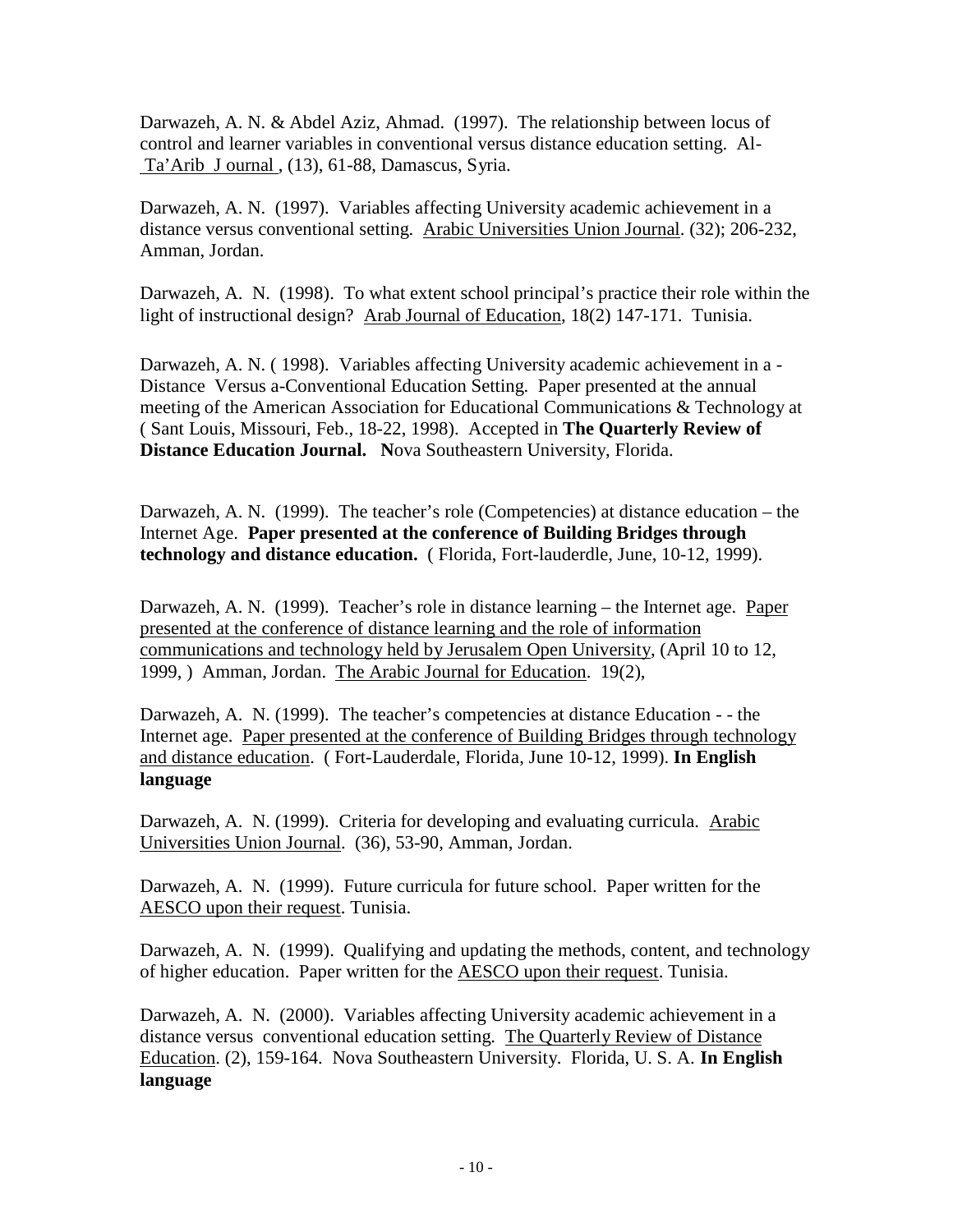Darwazeh, A. N. (2001). Distance education as evaluated by students, supervision, and administrators of Al-Quds Open University. Arabic Universities Union Journal, (38), 119-158.

Darwazeh, A. N. ( 2001). Do practicing instructional design skills enhance teachers' performance and motivation and their students' achievement? Proceedings. Paper presented at the conference of the instructional process in the Internet Age at An-Najah National Univ. Nablus, Palestine. (May, 9-10,2001).

Darwazeh, A. N. ( 2002). Do practicing instructional design skills enhance teachers' performance and motivation and their students' achievement, The Arabic Journal for Education**,** 22(2), 129 – 160.

Darwazeh, A. N. (2003). To what extant can school principal make a change and development in their schools. . Arabic Universities Union Journal, ( 41), 5-40.

Darwazeh, A. N. (2003). The effect of applying study skills on University student's learning by using notes-taking and underlining. . Arabic Universities Union Journal, (42), 167-204. Amman, Jordan

Darwazeh, A. N. (2004). To what extent do students at Al-Quds Open University feel distanced? Journal of Alquds Open University, (2), 53-88.

Darwazeh, A. N. (2006). Points should be taken into consideration while teacher designing instruction. Paper Presented at the Afnan Cultural Salon symposium titled: Educational Issues". Held in Nablus, ( Sep., 7, 2006 ).

Darwazeh, A. N. (2007 ). The relationship between the Locus of Control of graduate students in school of education at An-najah National University and other related variables. The Islamic University Journal, 15(1), 443-464. Gazza

Darwazeh, A. N. (2007). The Effect of Training in Monitoring Reading Comprehension on students' learning a Unit in English at undergraduate level. Bethlehem University Journal, 26, 9-44

Darwazeh, A. N. ( 2007). To what extent do Palestinian government teachers practice their role under the Internet Age?. Journal of Alquds Open University , (11), 155-196.

Darwazeh, A. N. (2008). Conceptions of the Goo d S ociet y' (norms and va lues)

From the Pal esti nians' P oint of View. Paper Presented at the Conference titled "Rights to

Education". Held in Jerusalem, ( Jan., 8-9/2008**).**

Darwazeh, A. N. (2008). Adequacy and Consistency In Instructional Planning Processes as a Means for Evaluation and Developing Teachers's Performance. An-Najah Universities Journal for research, 22(2), 644-667.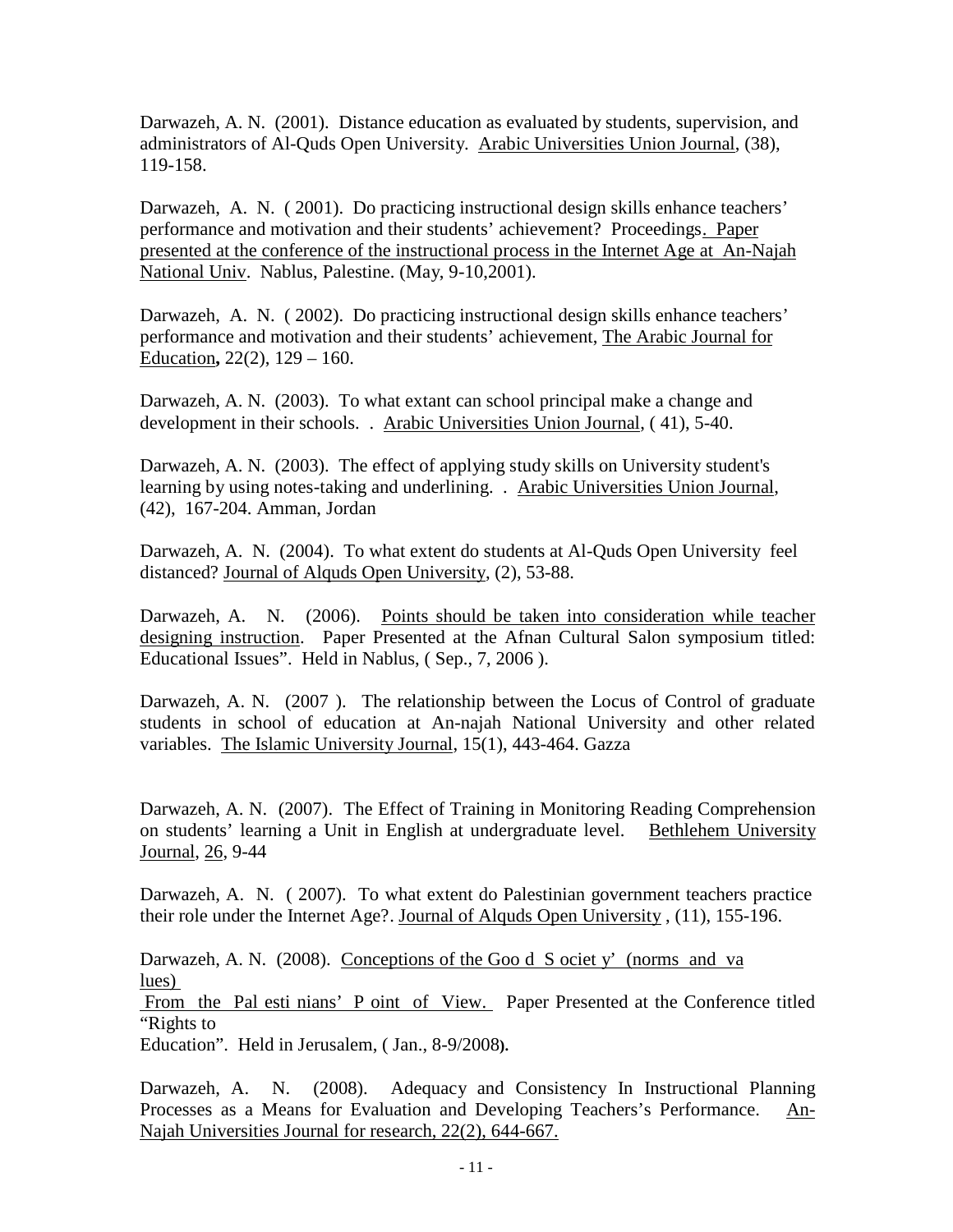Darwazeh, A. N. (2009). The Usage Degree of Education Sciences College Students at An-Najah National University of the Internet. **An-Najah Universities Journal for research,** 23(3), 805-835.

Darwazeh, A. N. (2010). Specifications of good teaching method as Criteria used in qualifying and training teachers. **Proceeding paper presented at the Third Conference of Jerash University, titles: Teacher Education and Preparation: Modern Visions**. Held in School of Education, Jerash University, Jordan, (April 6- 8/2010). Published in the proceeding of the conference, 2010, PP. 363-375.

Darwazeh, A. N. (2010 ). Do Palestinian teachers in the Nabuls schools –West Bank practice the Instructional Design Processes ideally? **Arabic Universities Union Journal,** (55), 363-400. Amman- Jordan.

Darwazeh, A. N. (2011). The degree that the Qalqilia schools' teachers consider the Bloom's Taxonomy in cognitive domain when they planning for teaching. **An-Najah University Journal for Research**, 25(10), 2560-2582.

Darwazeh, A. N. (2013). Training on self-controlled learning: It's effect on student academic achievements at University level. **Journal of the Association of Arab Universities for Research in Higher Education ( JAARU-RHE)**, 33(4), 17-36

# **Published Books in Education:**

Darwazeh, A. N. ( 1986). **Curriculum design** (Ist ed.). An-Najah National University: Documentary and Research Center. Nablus, West-Bank, Palestine.

Darwazeh, A. N. (1987). **Adjunct question and school evaluation** (1st ed.). Khalid Ben al-Walid Library. Nablus, West-Bank, Palestine.

Darwazeh, A. N. (1992). **The theory of teaching and it's practices** (Ist ed.). Arabic Graduate Union. Hebron, Research Development Center, West-Bank, Palestine.

Darwazeh, A. N. (1995). **Curriculum design (2nd ed.).** An-Najah National University: Documentary and Research Center. Nablus, West-Bank, Palestine.

Darwazeh, A. N. (1995). **Cognitive strategy activators: Tools for enhancing**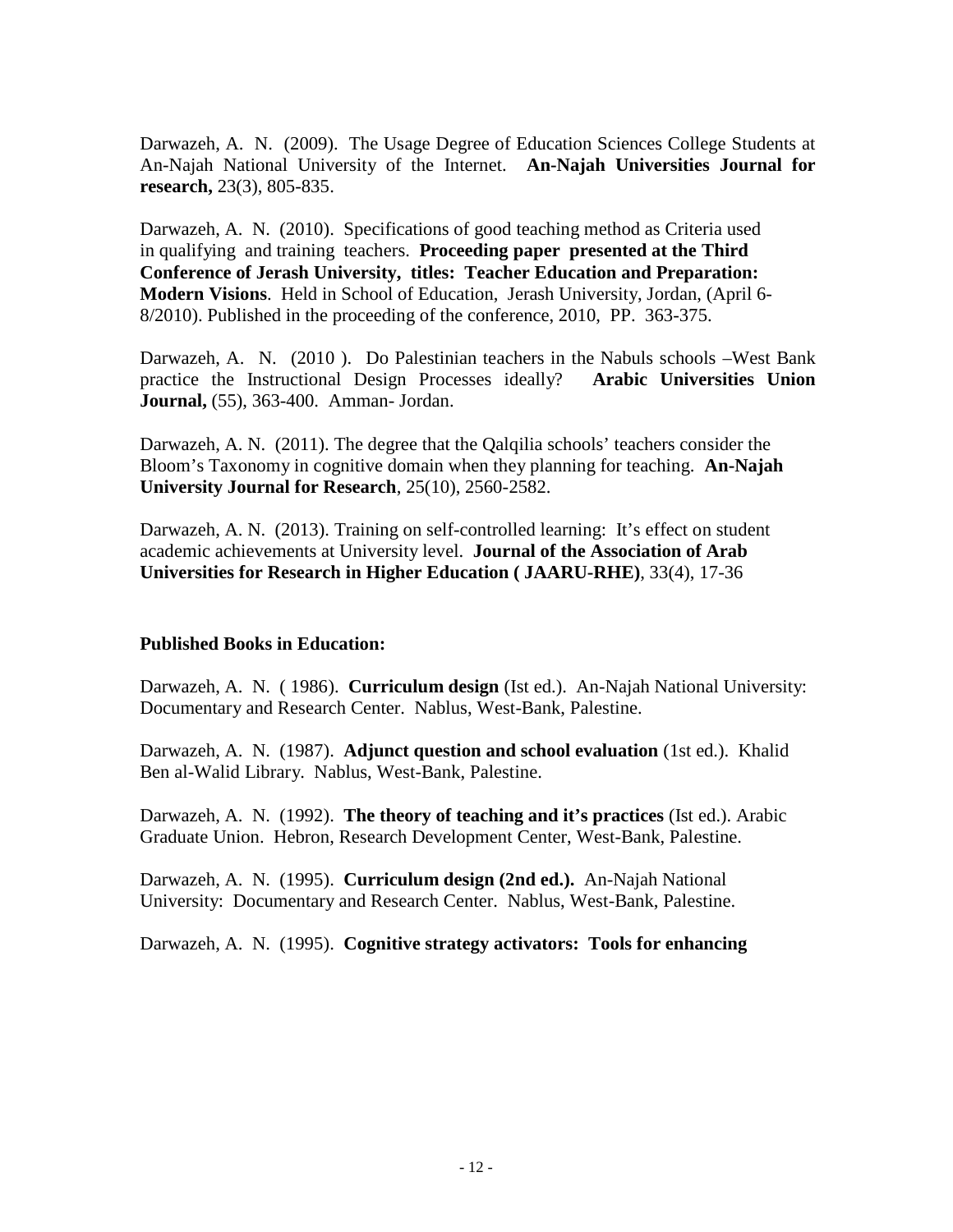**learning and instruction (1at ed.)** . Horreya Press, Nablus, Palestine.

Darwazeh, A. N. (1997). **Adjunct questions and school evaluation** (2nd ed.). Farabi Library. Nablus, West-Bank, Palestine.

Darwazeh, A. N. (1997). **The theory in writing adjunct questions: A manual for teachers and students.** Hejjawi Library, Nablus, Palestine.

Darwazeh, A. N. (2000). **Adjunct questions and school evaluation** (3rd ed). Hejjawi Library, Nablus, Palestine.

Darwazeh, A. N. (2000). **The theory of teaching and it's practices** (2nd ed.). Dar-Al- Shorok for publication and distribution. Amman, Jordan.

Darwazeh, A. N. (2001). **Curriculum design** (3rd ed.). An-Najah National University: Documentary and Research Center. Nablus, West-Bank, Palestine.

Darwazeh, A. N. (2004). **Cognitive strategy activators: Tools for enhancing learning and instruction** (2<sup>nd</sup> ed.). Dar-Al-Shorok for publication and distribution. Amman, Jordan

Darwazeh, A. N. (2005). **Adjunct questions and school evaluation (4th ed).** Dar-Al- Shorok for publication and distribution. Amman, Jordan.

Darwazeh, A. N. ( 2006 ). **Curricula and it's criteria for evaluation.** Nablus – Palestine.

Darwazeh, A. N. (2011). **Teaching design.** Al-Quds Open University Book, No 5302

Darwazeh, A. N. (2014). **Educational psychology.** Dar Al-Farouk for publication and distribution. Nablus, Palestine.

#### **Published books in literature:**

Darwazeh, A. N. (2001). Nabadat qalb. Palestine, Akka: Dar Al-Aswar.

Darwazeh, A. N. (2004). Wamadat fikr. Palestine, Nablus: Dar Al-Farouk for distribution.

Darwazeh, A. N. (2005). Fadwa Touqan as I knew her. Jordan, Amman: Dar Al- Shorok for publication and distribution.

Darwazeh, A. N. (2005). Phalastineyyat. . Jordan, Amman: Dar Al-Shorok for publication and distribution.

Darwazeh, A. N. (2009). Nafahat rouh. Dar Al-Shorok for publication and distribution.